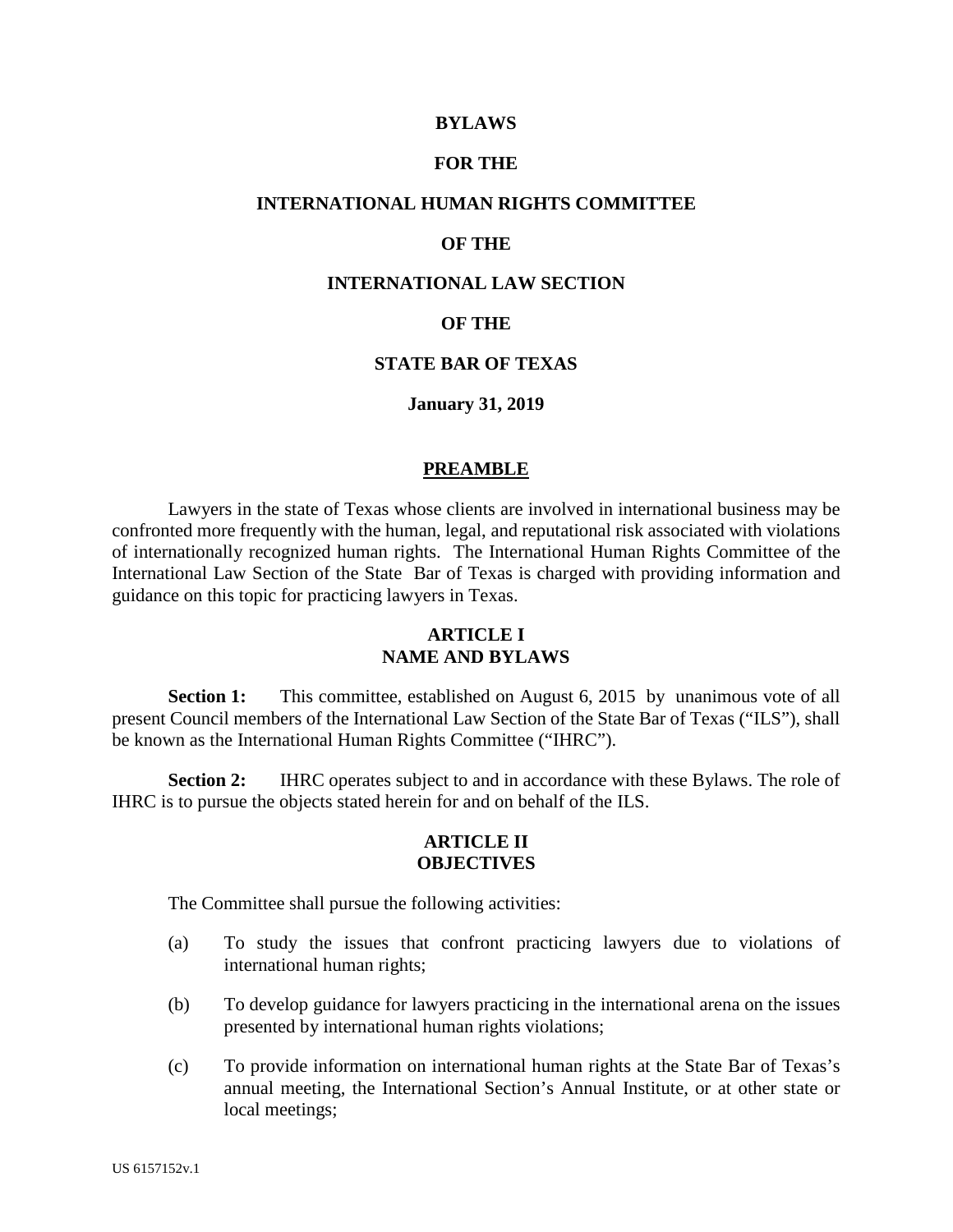- (d) To assist law firms and law schools to further address in their training and education programs the issues of internationally recognized human rights and the issues presented in international law practices;
- (e) To encourage lawyers within the ILS and within the State Bar of Texas in general to take a leadership role with regard to addressing violations of internationally recognized human rights;
- (f) To review the rules of disciplinary procedures of the State Bar of Texas to determine if any amendments would be appropriate in order to further advise and guide the members of the bar on the issue of internationally recognized human rights; version of the contract of the contract of
- (g) To establish a network of lawyers within the state of Texas with experience in international matters and international human rights to provide technical assistance to lawyers confronted with such issues;
- (h) To discuss with government officials and other stakeholders the importance of addressing issues related to internationally recognized human rights by the legal profession in Texas; and
- (i) To report to the ILS and the State Bar of Texas on an annual basis on the progress that the Committee has made on each of the goals stated herein.

# ARTICLE **III**  AUTONOMOUS AND INDEPENDENT

The IHRC shall remain autonomous, subject only to:

- (a) the supervision of the Council of the ILS; and
- (b) keeping the Council of the ILS informed of its deliberations.

## **ARTICLE IV MEMBERSHIP AND DUES**

**Section 1:** Any in good standing of the State Bar of Texas who is a member of the ILS shall be eligible for consideration for membership in IHRC.

**Section 2:** Any Associate Member of the ILS shall be eligible for consideration of membership in IHRC.

**Section 3:** Any Legal Assistant Member of the ILS shall be eligible for consideration for membership in IHRC.

**Section 4:** Any Student Member of the ILS shall be eligible for consideration for membership in IHRC.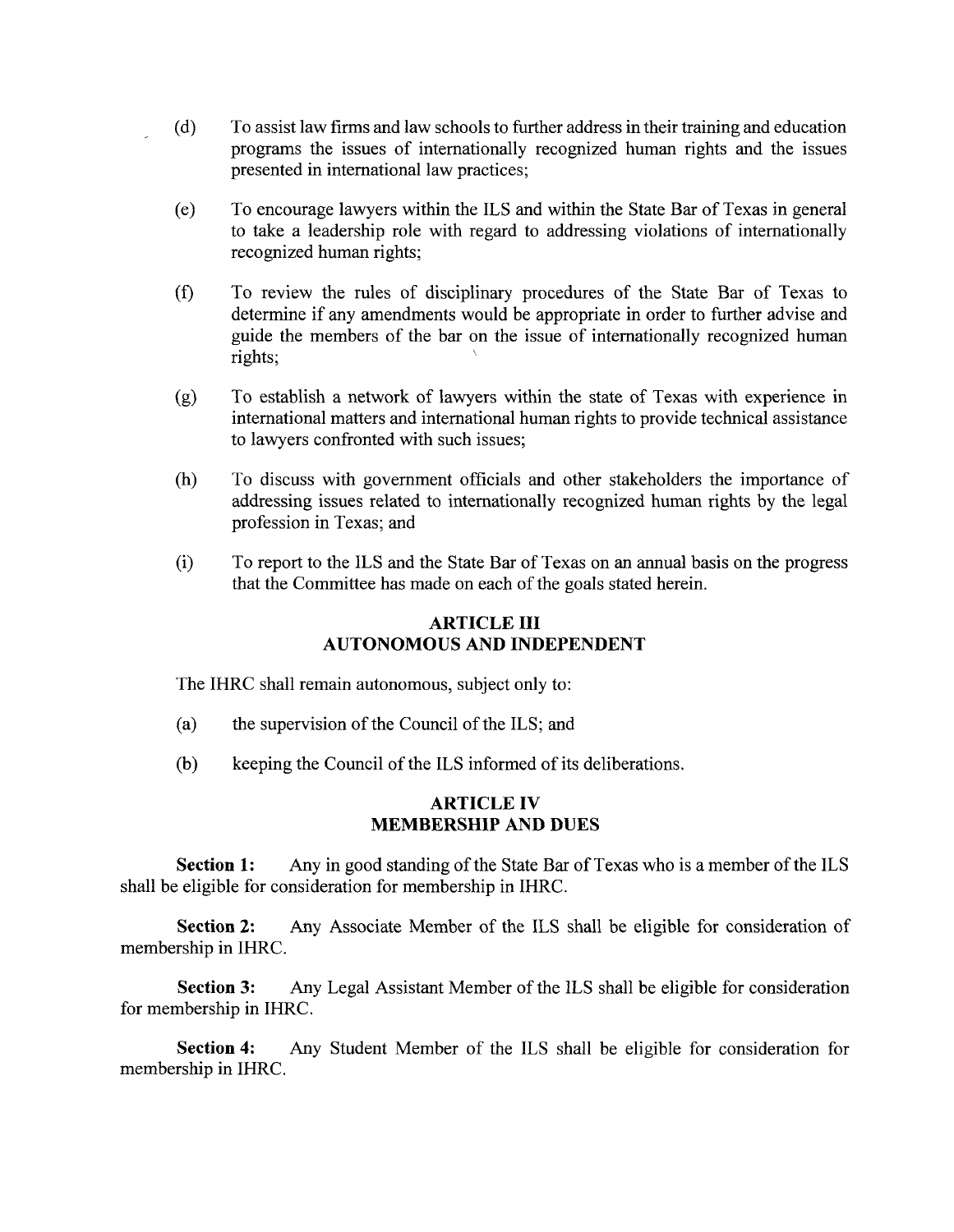**Section 5:** Any other party's eligibility for membership in IHRC shall be determined at the IHRC's discretion.

| <b>Section 6:</b>                   | IHRC shall instate eligible parties as members of the IHRC by vote.      |
|-------------------------------------|--------------------------------------------------------------------------|
| <b>Section 7:</b><br>of inactivity. | The Chair of the IHRC may request members to leave the IHRC on the basis |
| <b>Section 8:</b>                   | IHRC members may withdraw their membership at any time.                  |
|                                     |                                                                          |

**Section 9:** IHRC shall not collect dues from its membership.

# **ARTICLE V OFFICERS**

**Section 1:** The officers of this section shall be a Chair and a Chair-elect.

**Section 2:** The Chair-elect shall be nominated and elected, in the manner hereinafter provided, at a meeting of the IHRC held before the annual meeting of the ILS in even-numbered years, to hold office for a term beginning at the close of the ILS annual meeting on even-numbered years, and ending at the close of the next succeeding annual meeting of the ILS on an evennumbered year, and until their successors shall have been elected and qualified. The Chair-elect shall automatically become the Chair at the end of his or her term as the Chair-elect without need of a further election, to serve until the close of the next succeeding annual meeting of the ILS on an even-numbered year.

**Section 3:** The Chair of the Section shall seek nominations for the Chair-elect position not less than thirty days prior to the date set for the election. Floor nominations may be permitted at the election meeting without such thirty-day notice.

# **ARTICLE VI DUTIES OF OFFICERS**

**Section 1:** Chair: The Chair shall preside at all meetings of the IHRC. The Chair shall formulate and present to ILS at each annual meeting of the ILS a report of work of the IRHC for the then past year and shall perform such other duties and acts as usually pertain to such office.

**Section 2:** Chair-elect: Upon the death, resignation, or during the disability of the Chair, or upon the Chair's absence or refusal to act, the Chair-elect shall perform the duties of the Chair.

# **ARTICLE VII DUTIES AND POWERS OF THE COUNCIL**

**Section 1:** The Council shall have general supervision and control of the affairs of the IHRC, subject to the provisions of the Constitution and Bylaws of the State Bar of Texas and the Bylaws of the ILS.